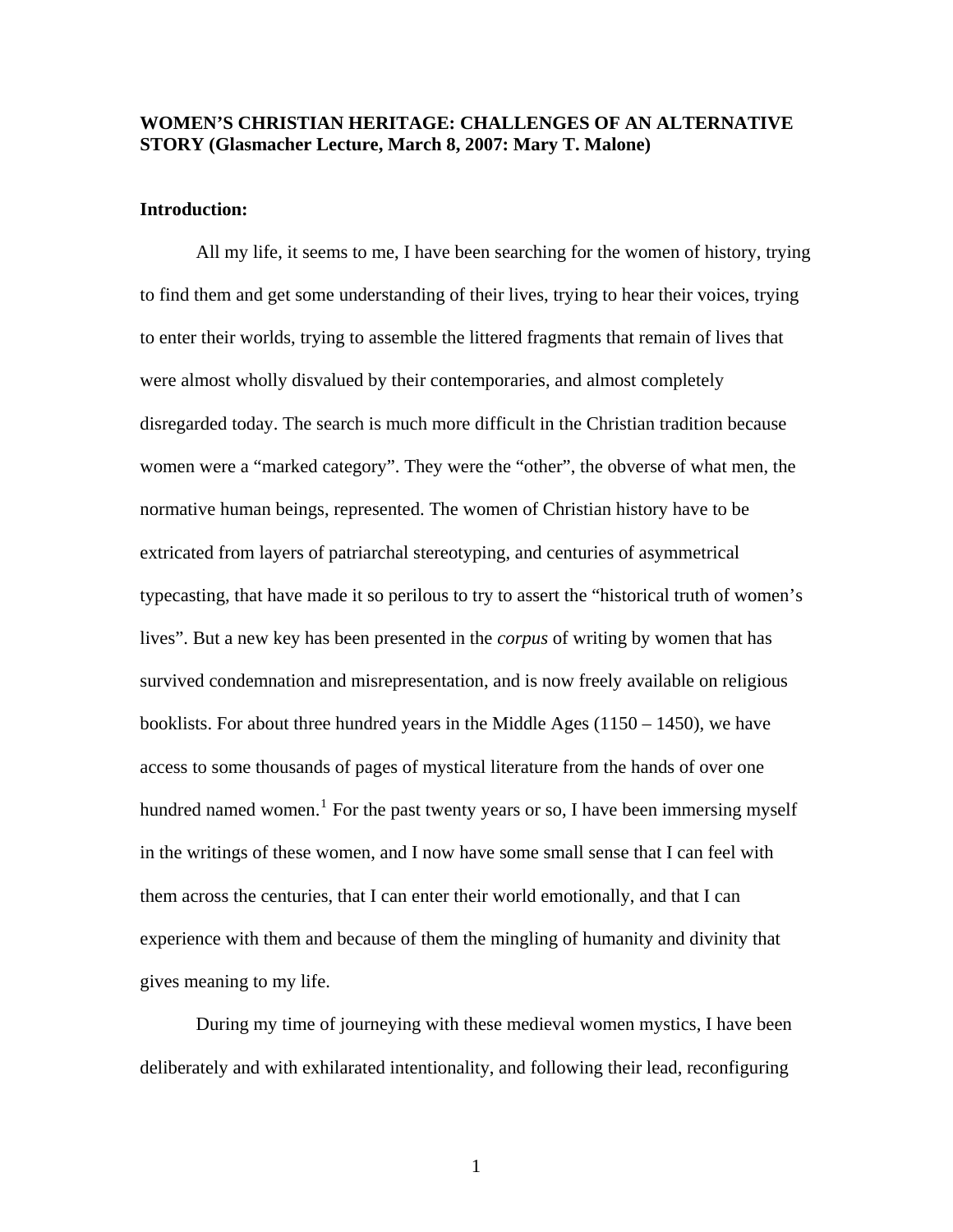my religious symbology. I have been cleansing my religious imagination of the symbology of what I have come to call "men's church". I have taken a leap sideways into their religious world and tried to appreciate the value and significance of their spiritual bequest to us. I had come to realize that everything in Christianity was articulated and symbolized in the male voice. It has always been men who theologised, liturgised, formulated doctrine and law, and created the "big words" that have carried the meaning of the Christian tradition, based on reflection on male experience: words like Incarnation, Trinity, God, Christ, Redemption, Grace, Holiness, Sin, Sanctity and so many others. This continues today. If one were to read the first encyclical on *Christian Love* by Pope Benedict XVI, one might easily get the impression that both the churches militant and triumphant were peopled only by men and Mother Teresa, (who alone among women is mentioned four times), and that all other women both historical and contemporary were wholly unnecessary to the understanding of Christian Love and the reality of the Christian church.

 As you may remember, I was featured some years ago in the goldfish bowl of contemporary Canadian Catholicism because I had "left the Church". What had actually happened to me was that my *lex orandi* was no longer being inspired by my *lex credendi,*  in other words, that I was no longer able to pray. As friends and others tried to understand what was happening to me, they often asked "Do you at least still believe in God?" I realized that that was a question I could not possibly answer, because more than likely, the God of the questioner differed from my God. But I could answer the question: "Does the symbolism of God still work for you?", or even more importantly: "What religious symbolism works for you?" To me, this is the most important religious question that one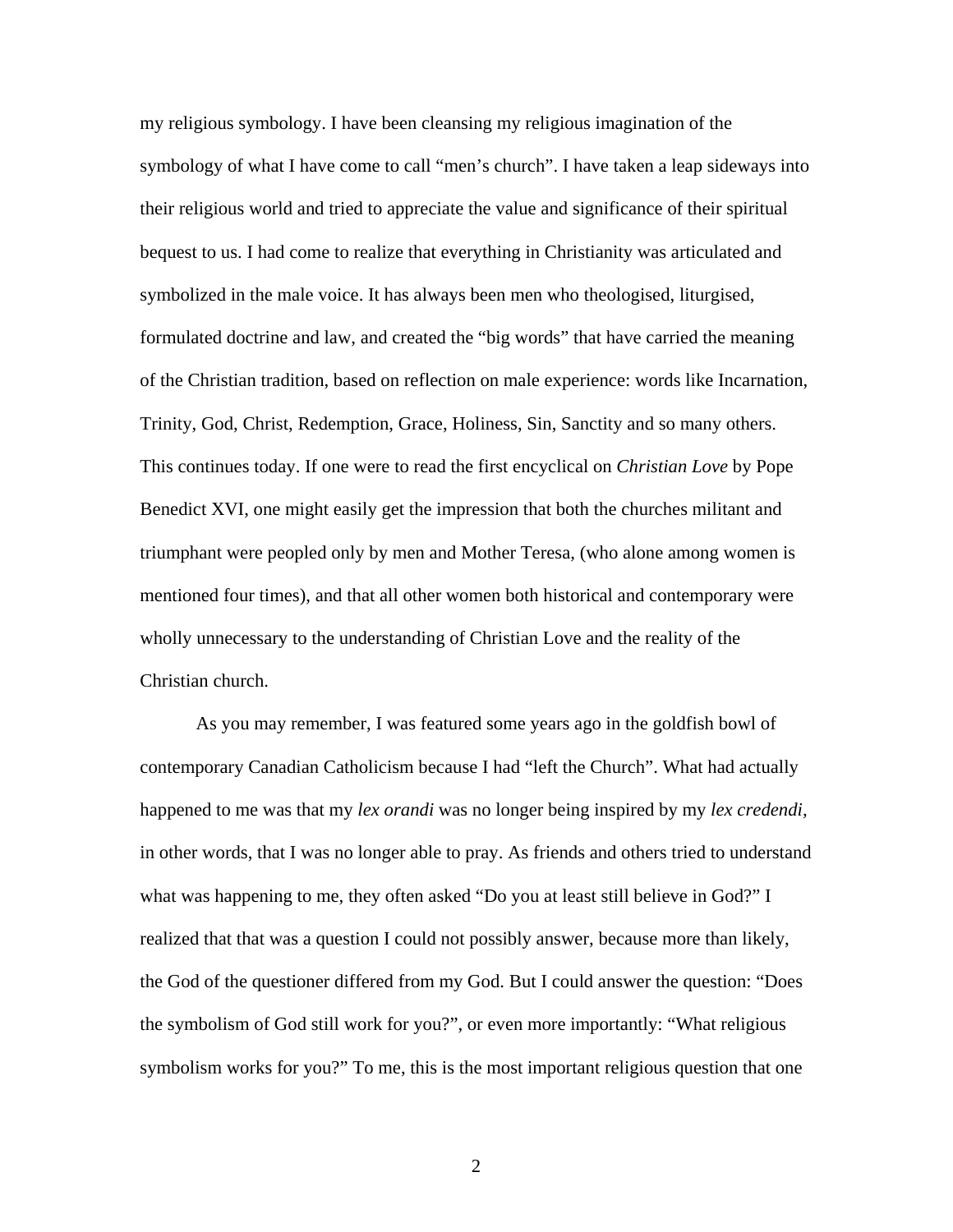could possibly ask. In the writings and spirituality of the women mystics, I am beginning to find a diverse Christian religious symbolism of God that works for me. I have found a genuine and legitimate Christian tradition of women's theology and spirituality that not only can, but must be placed alongside the Christian religious tradition of men. For I am not saying that the male Christian tradition, or "men's church" is wrong or in error, but that it is partial. Nor I am saying that the female Christian tradition or what I have come to call "WomanChristianity" is the only possible form of Christianity – it too is partial. But I am saying that until both partial expressions of Christianity come together in dialogue, "mainstream Christianity" will continue to decline, and I am not at all talking about numbers here, but significance. I should also add that I do not expect this rapprochement to happen in my lifetime, if ever. Meantime, far from having a dark night of the soul, as some people have suggested to me, I am having a delightful dawn of my female spirit. I have dispensed myself from the obligation of being sure, of being right, of being orthodox, and have joined the women mystics in their fluid and fragile journey of intimacy towards the WomanGod of their hearts.

 I needed to put my own stance before you as I come to the title of tonight's presentation about women's Christian heritage and its challenges for us. The fact is that for about 99% of believers, women's Christian heritage is the male church. Think of the curriculum of practically all theological colleges, including those most recently established. The students, often a majority of women, are presented with more or less the old seminary curriculum, with the odd "special interest" course on women thrown in at the end, if there is time. There is another story, however, and although, in my title it is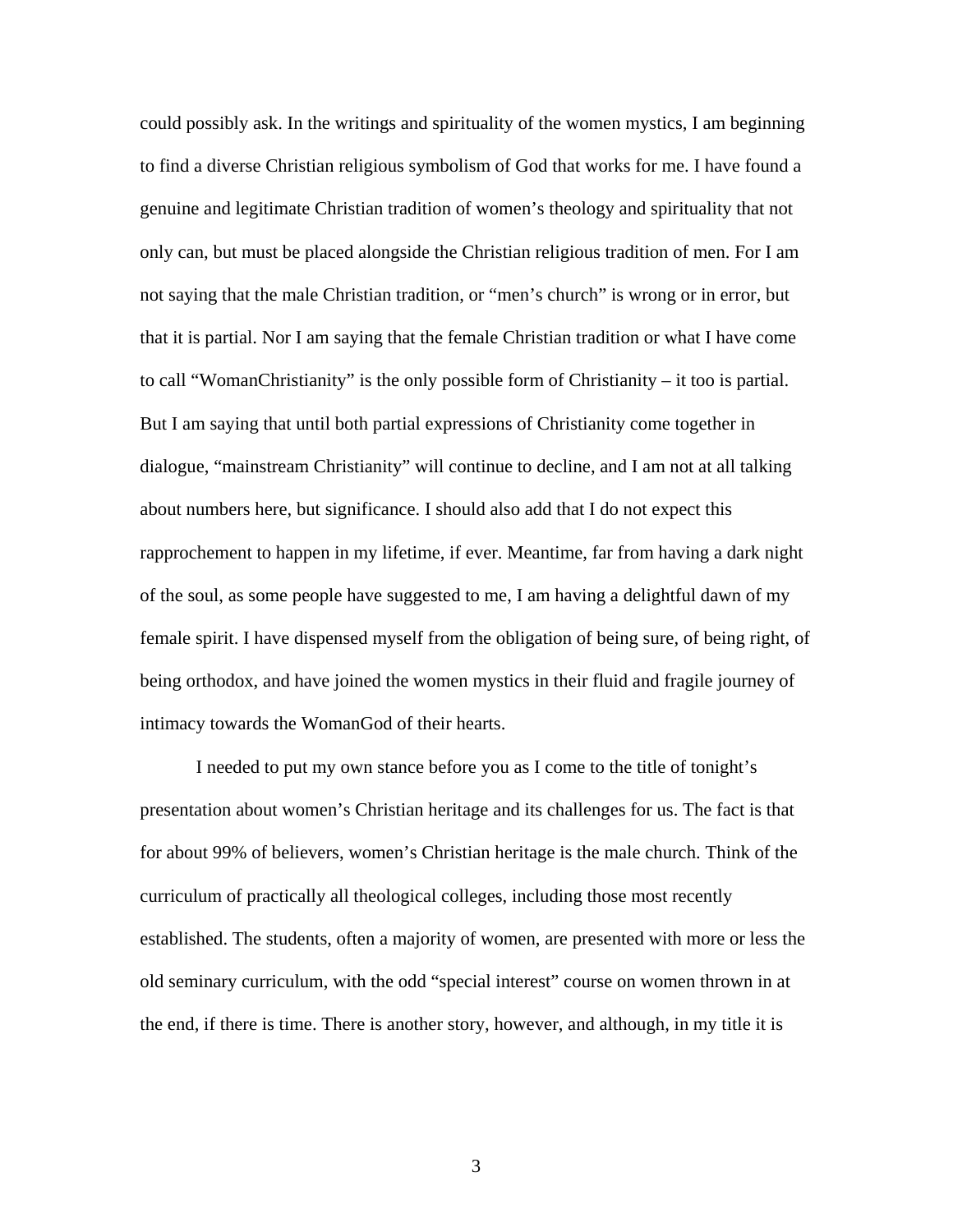called "alternative", I want to present it as a completely legitimate expression of the Christian inheritance, and not at all an alternative to the "real" male story.

 What is most significant about the Christian story of medieval women mystics is that they lived in a world that was one of the most misogynistic of our history. Women were seen as the obverse of male normative humanity in every way. They were the "other", the marked category, the ones whose very existence needed constant explanation because of their intractable female physicality. Female flesh was seen as the weakest link in the chain of creation, the part that made the whole structure vulnerable. While men were seen as spirit, intellect, activity, rationality, reason, self-control, judgement, order, initiative and power, women were seen as body, flesh, passivity, emotion, lust, mercy, disorder, receptivity (the favourite word of John Paul 11 and his "new feminism"),  $2^{\circ}$  $2^{\circ}$ weakness and powerlessness. It was assumed by all then and now, especially by most contemporary historians, that women had internalized this description of themselves, but as we shall see, this was not always the case. But this understanding of women led to the conclusion that there was absolutely no need of any contribution from women on the religious front, except as symbols of sin and weakness.

 So what I want to do tonight is to speak about this heritage from the medieval women, to explore who they were and their contexts, to share with you some of their truly amazing insights, to speak briefly about their mysticism, and to look at the challenges to us today. There is also something I want to add in a completely contemporary context. Because of being immersed in the writings of these women, I have neglected much contemporary feminist Christian writing. I have been collecting the writings of today's ecofeminists, and recently started to catch up with their work. All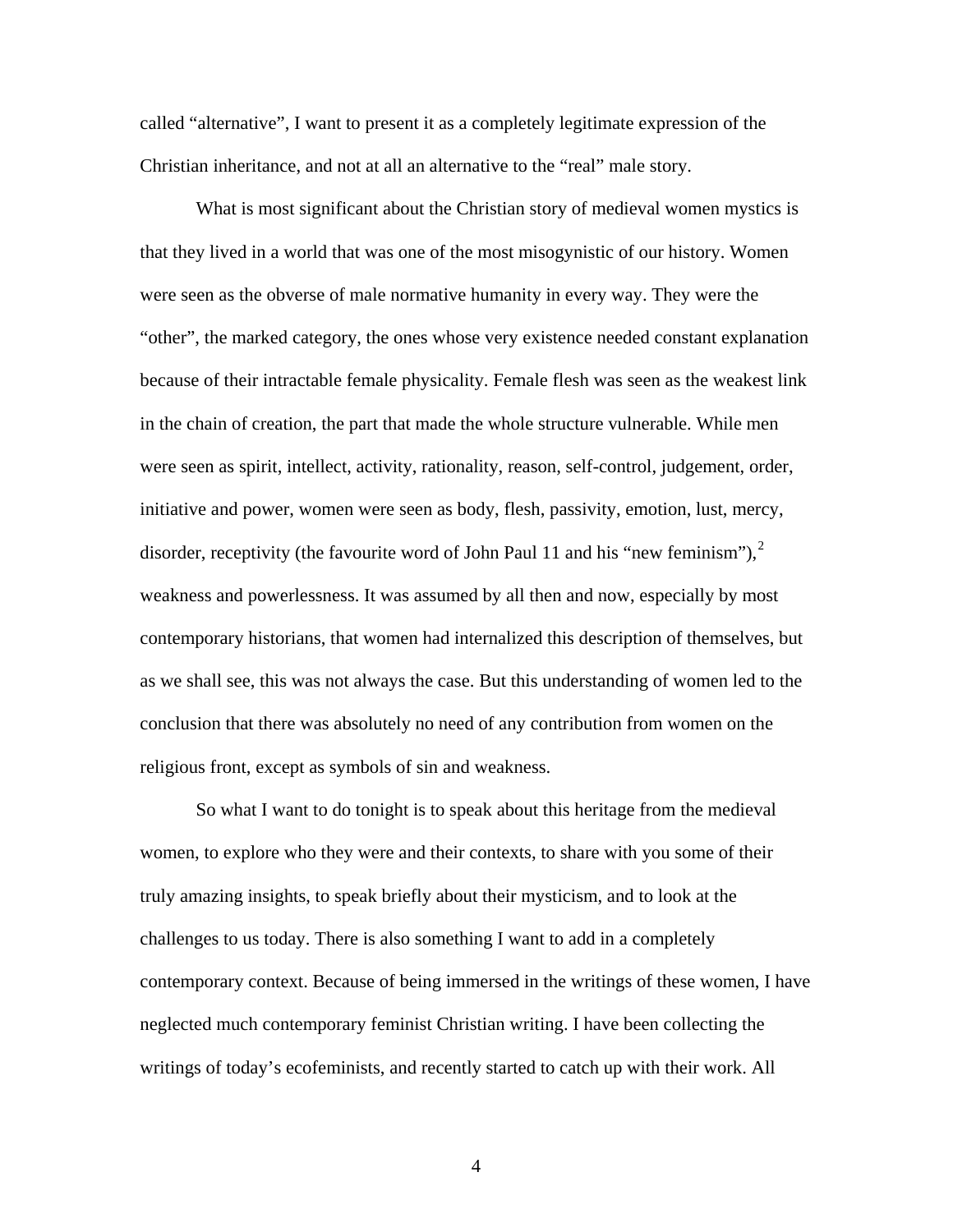through the reading of these contemporary texts, I have been stunned by the similarity of creation-centered thought over the centuries. I want to end this presentation with a few words on the unexpected resemblance between the two sets of insights. What seems extraordinary to me is that the work of the medieval women seems wholly unrecognized by their twenty-first century sisters.<sup>[3](#page-22-1)</sup>

## **The Medieval Women Mystics:**

 Between c.1150 and 1450, there was an extraordinary explosion of spiritual, visionary, and mystical writing by women in the medieval Christian church. Many historians describe this event as the "most extraordinary intrusion of women ever on to the Christian scene". The word "intrusion" is very revealing – they were intruders, invading someone else's turf, and definitely not welcome. In this section. I want to describe who they were and to speak briefly of their mysticism.<sup>[4](#page-22-1)</sup>

 First of all, there were the convent mystics, Benedictine, Cistercian, Dominican and Franciscan, women who were from the aristocracy, whose convents were often endowed and protected by their own families. These women were comparatively safe in their religious communities, with access to libraries, religious formation, and some recognition as part of the religious structures of the day. Such women were Hildegarde of Bingen (1098 – 1179), Clare of Assisi (1193 – 1253), and the extraordinary community of nuns at Helfta which included Gertrude of Hackeborn, her sister Mechtild, Gertrude the Great, and eventually Mechtilde of Magdeburg. These four span the whole  $13<sup>th</sup>$ century and between them have left us over one thousand pages of mystical writing. At the other end of the spectrum, in terms of safety and stability, were the Beguine mystics,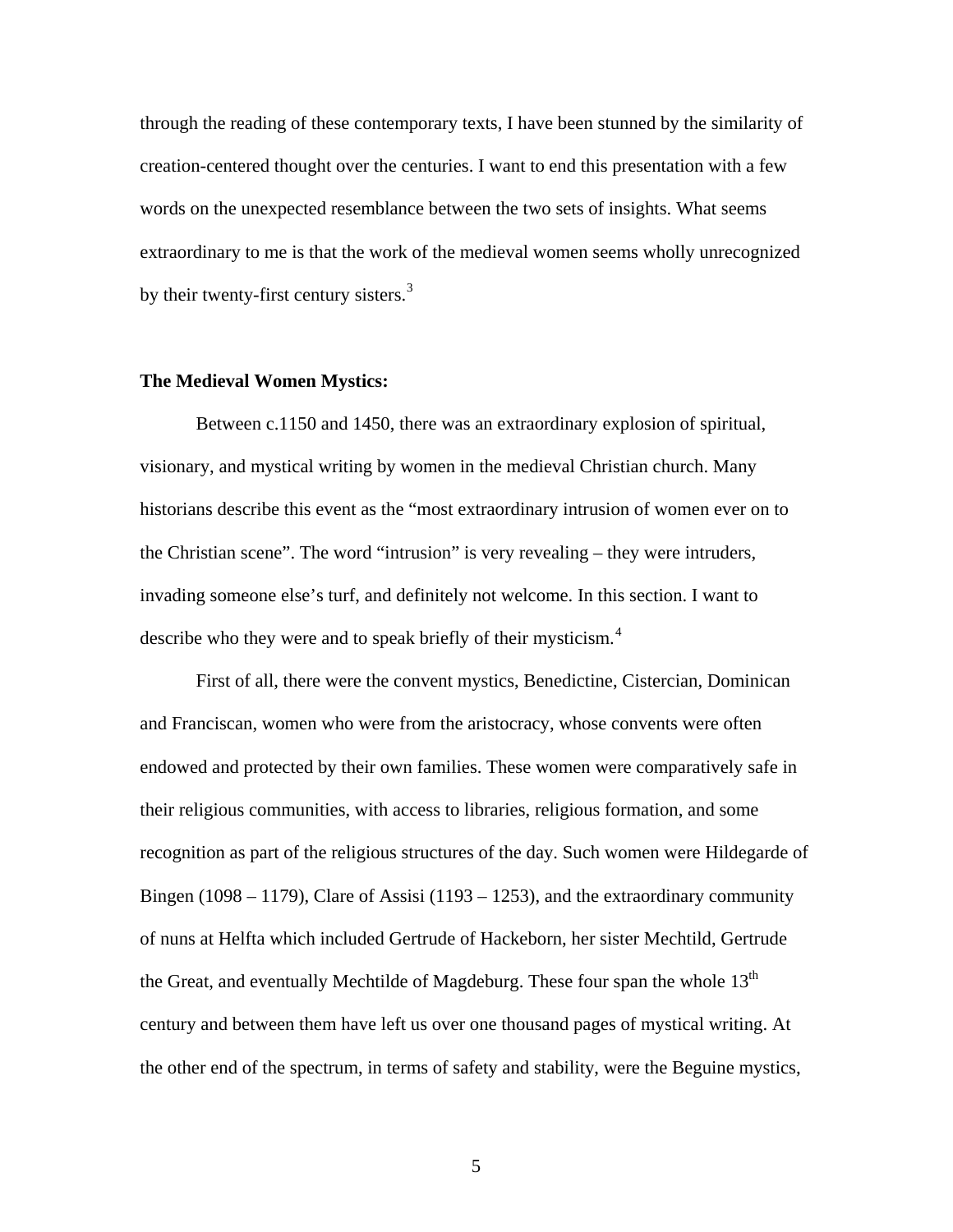who include Mary of Oignies  $(1176 - 1253)$ , Marguerite Porete (burnt at the stake on June 1, 1310), Hadewijch of Brabant (middle third of  $13<sup>th</sup>$  century), and Angela of Foligno (1248 – 1347). Marguerite, Hadewijch, Angela and Mechtilde are known as the four women evangelists, because they firmly believed that, since their writing was dictated by God, it could take its rightful place beside the other four gospels. The Beguines were wanderers, driven by the call to preach, to engage in the public exercise of compassion, to support themselves by the work of their hands, and to find religious sustenance wherever they could. And finally there were lone lay mystic such as Catherine of Siena (1347 – 1380), and the recluse, the amazing Julian of Norwich (1342 – 1415).

 These women landed on the male medieval church like a thunderbolt. No one quite can account for their appearance at this time. But over three hundred years such medieval women created a unique Christian heritage of theology and spirituality which has been almost completely ignored, except by some scholars. At this medieval period, women outnumbered men for the first time in European history. The crusades had decimated the male population and had acted as a real watershed in the history of Christianity, as we are discovering even today. On the other hand, the minority of crusaders who returned from their calamitous adventure, brought with them the new experience of the historical Jesus encountered in the land of his birth. A wave of enthusiasm for the *vita evangelica* swept across Christendom, bringing with it a new longing for the simple life of poverty and a new desire for the preaching of the Gospel in the vernacular. Latin had long been considered the domain of the clergy and the new vernaculars were to be a particular characteristic of the writings of the women mystics in their efforts to communicate to as many as possible.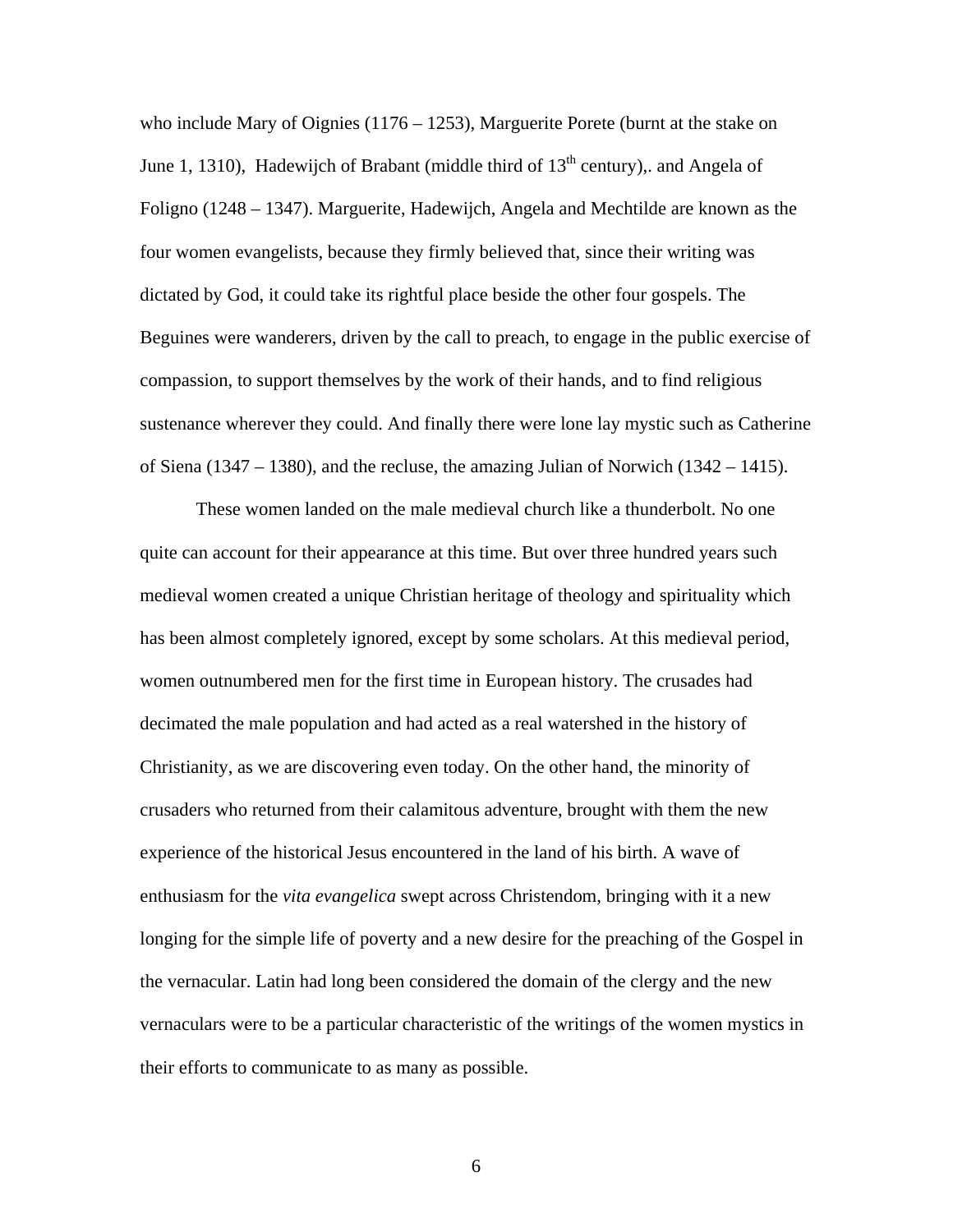The centralizing of the church in a new and more powerful papacy, evidenced also in the four Lateran Councils culminating in the pivotal Fourth Lateran in 1215 under the papacy of Innocent 111, created a new sense of legalized conformity. Future religious orders of women were forbidden – there were already too may female religious, who were seen as taxing the abilities of the male clerical and religious structures in their demand for spiritual guidance. The development of the universities side by side with the centralized papacy created the huge corpus of scholastic theology and the powerfully influential theologies of the sacraments, especially the Eucharist and Penance. For two centuries, the imposition of celibacy on the clergy had been meeting with limited success, but with the new definition of Transubstantiation as central to Eucharist theology, the status of the clergy rose immeasurably. Priests were now seen as almost semi-divine in their new powers of "confecting" Christ and "forgiving" sin. All of this produced a hugely centralized and powerful male dominated Christendom, which was being served by the new religious orders of men, as well as by the secular clergy. In every instance, each of these developments led to the lowering of esteem for women and the effort to render them even more invisible in the church. Throughout the history of Christianity, it has always been the case that every reform of the clergy is rooted in increased misogyny.<sup>[5](#page-22-1)</sup>

 It is precisely at this moment and in this context that the explosion of women's mysticism occurs, and each aspect of this extraordinary phenomenon parallels and contradicts one element of the new reform. As the clergy claim complete control of the avenues of grace and the absolute need by the laity of clerical mediation, the women are claiming direct access to God in mystical union, thereby bypassing the whole clerical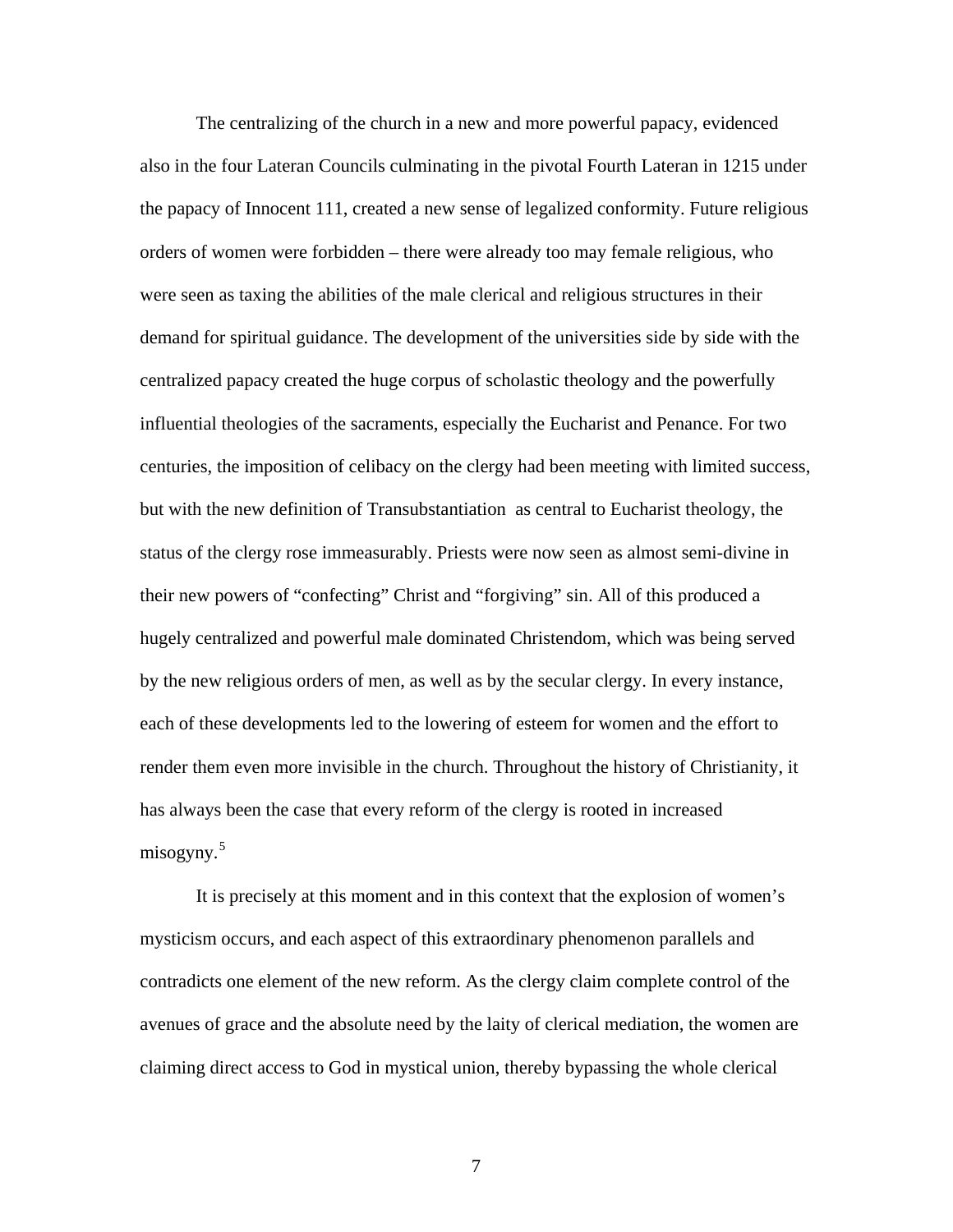structure. As the universities come to scholastic agreement on the relationship of faith and reason, the women opt for love. As the clergy practically monopolise prayer to Christ and prescribe devotion to Mary as most appropriate for laity and women religious, the mystics opt for the humanity of Jesus, and mount a kind of counter offensive to the clerical control of the Eucharist, in their unprecedented charismatic devotion to the Eucharist presence. And just as the Lateran Councils forbade the founding of any more religious communities for women, the Beguines arrived on the scene and were perhaps the most influential counterforce to the church's fear and hatred of women. And even more significantly, as the bodies of women were newly condemned in the powerful propaganda in favour of clerical celibacy, these mystical women discovered that their female bodies, sharing as they did in the Eucharist humanity of Christ, constituted their most powerful allies in their journey to God. In this medieval Christendom which was essentially dualistic in every way, but especially in its male/female dualism, these women collapsed the dualisms of body and spirit, earth and heaven, and discovered a new sense of mystical unity with the divinity and the divinely created cosmos. And finally, just as the male church seemed to be able to "manage" God in their central principle of power over the avenues of grace, the women decided to free God and demonstrated the pretentiousness of male clerical claims to be able to speak of God and the things of God with absolute certainty. Even though there is no evidence that the women quoted their female ancestor Miriam, the sister of Moses, the words of Miriam very aptly describe the situation: "Does the Holy One speak only to Moses?" (Numbers 12,2) The medieval women mystics would have responded with a chorus of "No".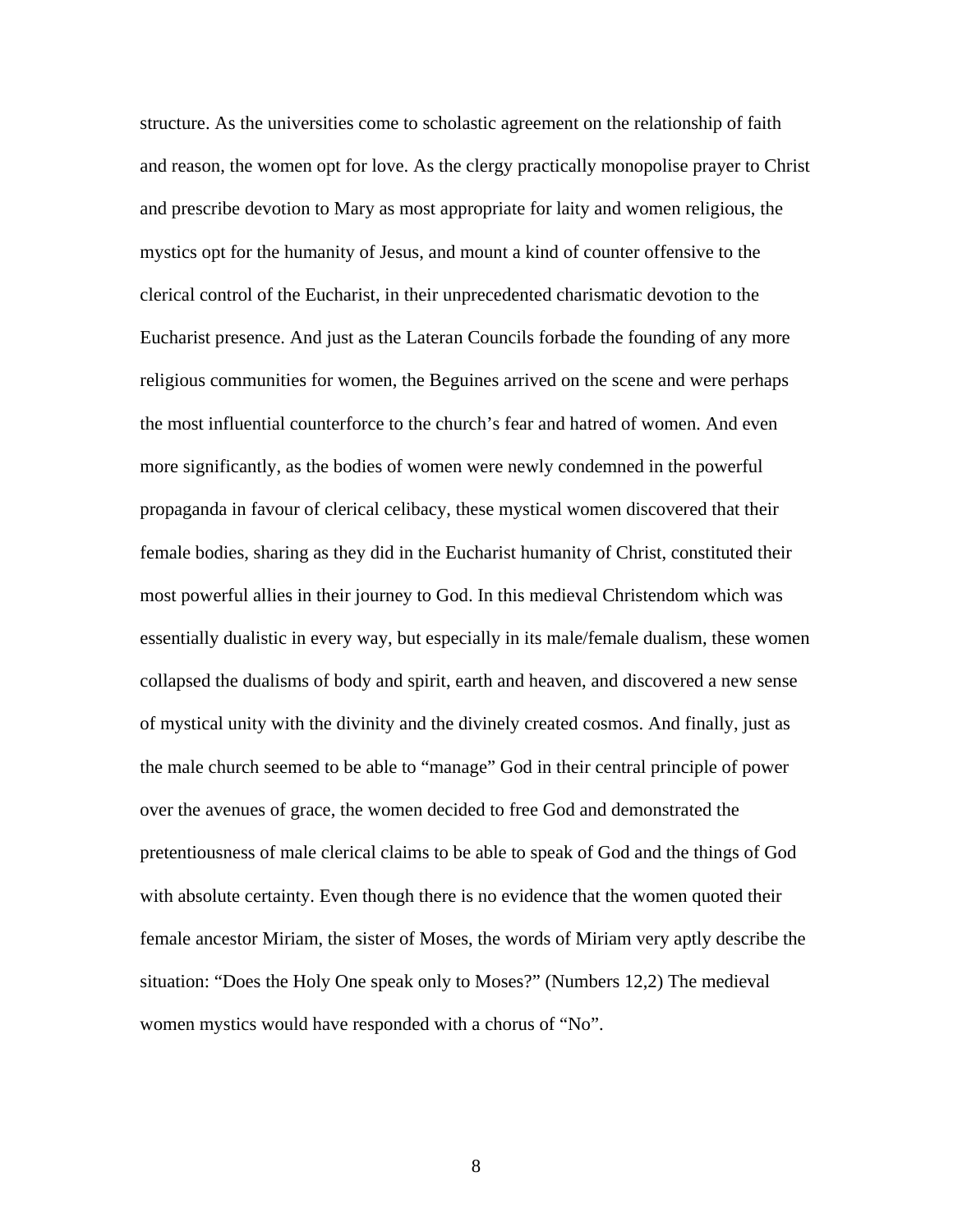It is time now to be a little bit more explicit about the notion of mysticism. The experience of mysticism sits uneasily in a revealed religion, where the implication is that all has been revealed, that no new revelations are to be expected, and the channels of God's communication with humanity are strictly defined. We know when, where and to whom God is going to speak and has spoken. Nevertheless, mysticism has always been part of the Christian tradition in a highly controlled way. Here, I shall mention just a few characteristics of this particular branch of female mysticism in Christianity.<sup>[6](#page-22-1)</sup>

 Mysticism is the experience of direct access to and direct union with God, in a way that is essentially impossible to describe.<sup>[7](#page-22-1)</sup> The language, forms and stages of mysticism had been pretty well described, from a male perspective, but the whole point of this fascinating and rich vein of female mysticism, is that it spills over the prescribed boundaries in almost every sense. Mysticism is a double consciousness of God and the self in a way that, for the women, blurred the distinctions between the human and the divine. It is a search for an experience of a crystallization of the self, f or a sense of oneness within and with the whole cosmos. As the Eucharistic prayer prays *ut unum sint –* that all may be one - these women prayed *ut unum sim* – that I may be one. Mysticism is then, an aspect of the spiritual journey that always seeks more, more union, more understanding, a more experiential sense of God's presence, and a deeper participation in the life and very being of the divinity. They sought the experience of becoming *capax dei,* of participating in the very being of God.

 In this process, enormous changes occur both in the individual's sense of self and in one's sense of God, and so a new language and symbology are required in order to express this new experience. Here, it will be possible to indicate just a few aspects of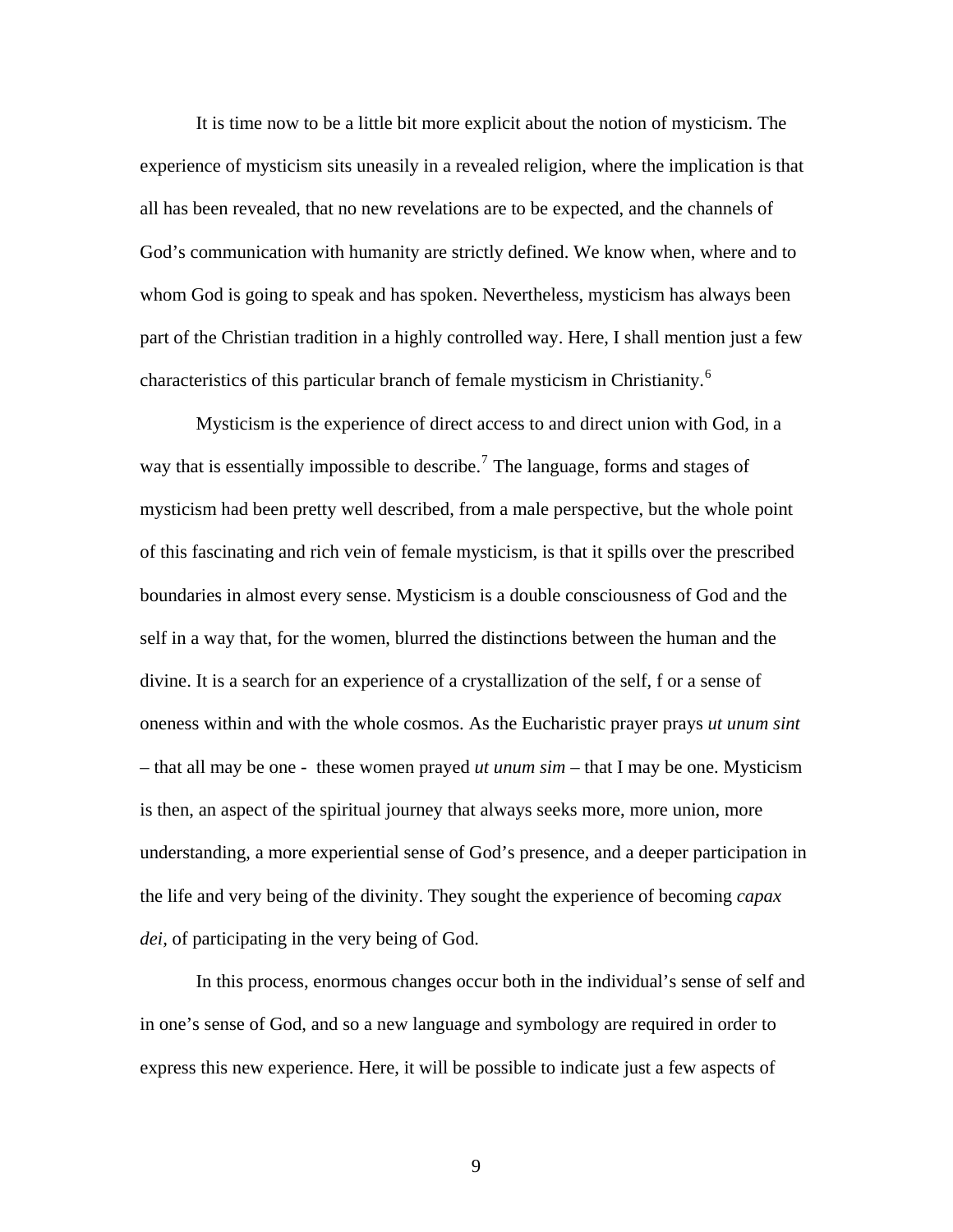this.<sup>[8](#page-22-1)</sup> First of all, for the medieval women mystics, the notion of intimacy seems to have replaced the notion of redemption. It is startling to discover that, for these women, the long tradition of Eve and Original Sin seems not to have been a significant part of their self-consciousness. If one experiences oneself as a woman sinner, whose life was to be given over to repentance as a daughter of Eve, the cause of sin in the world, then this is definitely not a starting point for the mystical journey. Instead, these women seem to have taken the *imago dei* as their starting point – "just to be born is grace enough". They had no sense of distance from God; indeed the constant repetition of the statement "my real me is God" would indicate that they felt Godlike, and as we shall see, this meant Godlike in their female bodiliness. And finally, for this section, such a new experience and awareness of God required a new form of expression. They struggled to find their "own appropriate form of inner discourse". They sought a new language and new images that would convey their experience of divine/human intimacy in a new way. Hence we can appreciate the variety of literary forms in their written works – poetry, drama, letters, personal reflection, prayers, music, art, liturgy, community discussion, and the huge variety of metaphors and images used to make this writing among the most brilliant collections of Christian writing accessible to us. The new vernacular languages also lent them a new freedom of expression, and made their writings distinctly different from clerical writing in Latin, and much more available to all the laity.

 Before entering a little more deeply into the writings of the women, I want to suggest a distinction between the mysticism of these women and that of their male mystical contemporaries, whom the women outnumber by about one hundred to one. The male spiritual journey at that time was full of drama and catastrophic conversion. For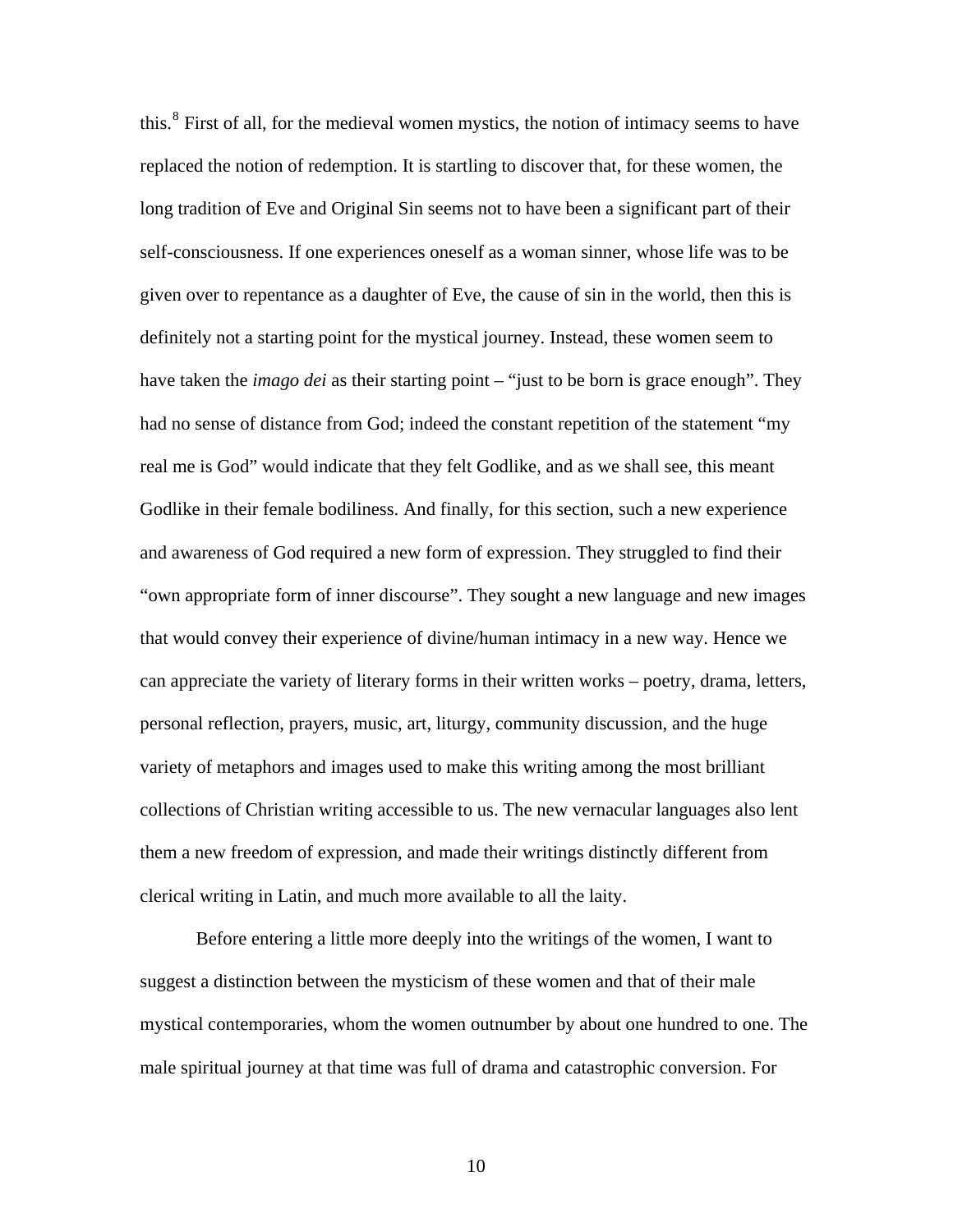men, undertaking this more intense spiritual journey, entailed abandoning the world of power, success, reputation, military prowess, clerical advancement and entitlement and sexual adventure. It was a clear break, a separation, a shattering of the male ego, in order to undertake what up till then had seemed to be the women's virtues of humility, poverty, obedience, submission and hiddenness. It meant withdrawal from the world. The traditional three stage spiritual journey fitted this task admirably: purgation, illumination and union. The goal of unity that was the core of every male spiritual journey was a unity especially with the will of God, a union of wills.

 Women seem to have undertaken a different journey. From their writings we find no sudden conversions, but a gradual awakening to the presence of God from a very early age, and a continuous unfolding of their God –created selves toward an experience of real identification with God: *Tu es ego et ego sum Tu*. For the men the imagery entailed going up and out; for the women, the imagery was about going inward and downward. In the core of their being, the women found God. Their female humanity was Godlike. Freedom was the goal of female mysticism and was often expressed in the wonderful phrase "living without a why", that is there was no need for any external impetus, but simply the radical unfolding of what women "were before they were".<sup>[9](#page-22-1)</sup> For men the spiritual journey involved continuous separations; for the women, this same journey entailed the task of embracing the universe in a "cloak of love". Finally, for many men, the goal of the spiritual journey was solitude; for the women, the whole point was that this journey enabled them to speak publicly for God, to preach, and to engage in the "public exercise of compassion". For men, the spiritual journey seemed to be one of exterior disabling; for women it was a journey toward public power, in the sense of being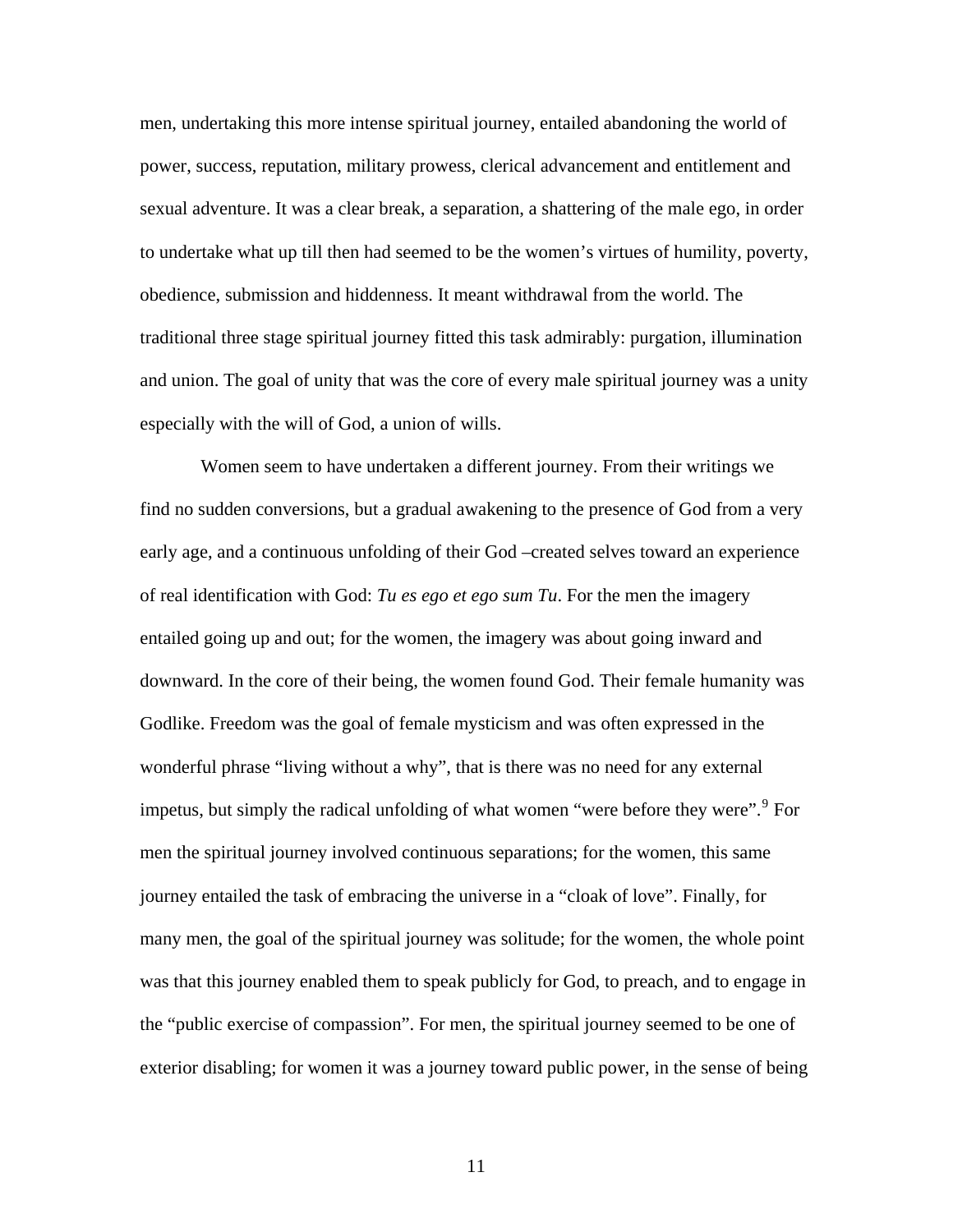enabled to speak for God to all in the marketplace. For men, the mystical journey was a dangerous enterprise and the invitation to embark on this journey was extended only to a chosen few; for women, this journey was available to all without exception, because none can be excluded from love.

#### **The Voices of Women: Our WomanChristian Heritage:**

I want to be a little more specific now about some of the content of women's mystical double awareness of God and self, and the place to begin must be the Eucharist.<sup>[10](#page-22-1)</sup> The celebration of the Eucharist was central to the lives of these women and their writings are full of complaints about the infrequent liturgical celebrations allowed them. The central fact of their Eucharistic celebration was their immediate experience of contact with the sacramental physicality of Christ. They marveled at the availability of God in an enfleshed way. The phrase of Scripture that most explained the Eucharist for them was John 1:14, "The Word was made Flesh". The enfleshment of God in the Eucharist opened for them a new experience of their own female flesh. Through the humanity of Christ, they discovered their own humanity at a time when continuous discussion was taking place about whether or not women were, in fact, fully human. Through the Eucharist, women learned to claim their full enfleshed humanity as women. At a time when the dominant theological discussion centered on the dichotomies of flesh and spirit, and especially of female flesh and divine spirit, these women discovered an enfleshed God in their femaleness. Traditional images for union with God – used by both women and men – included light, water, rain, and to these, the women mystics now added female flesh. This constitutes an extraordinary experience in the history of Christian spirituality. Even today, it is femaleness that is at the core of many continuing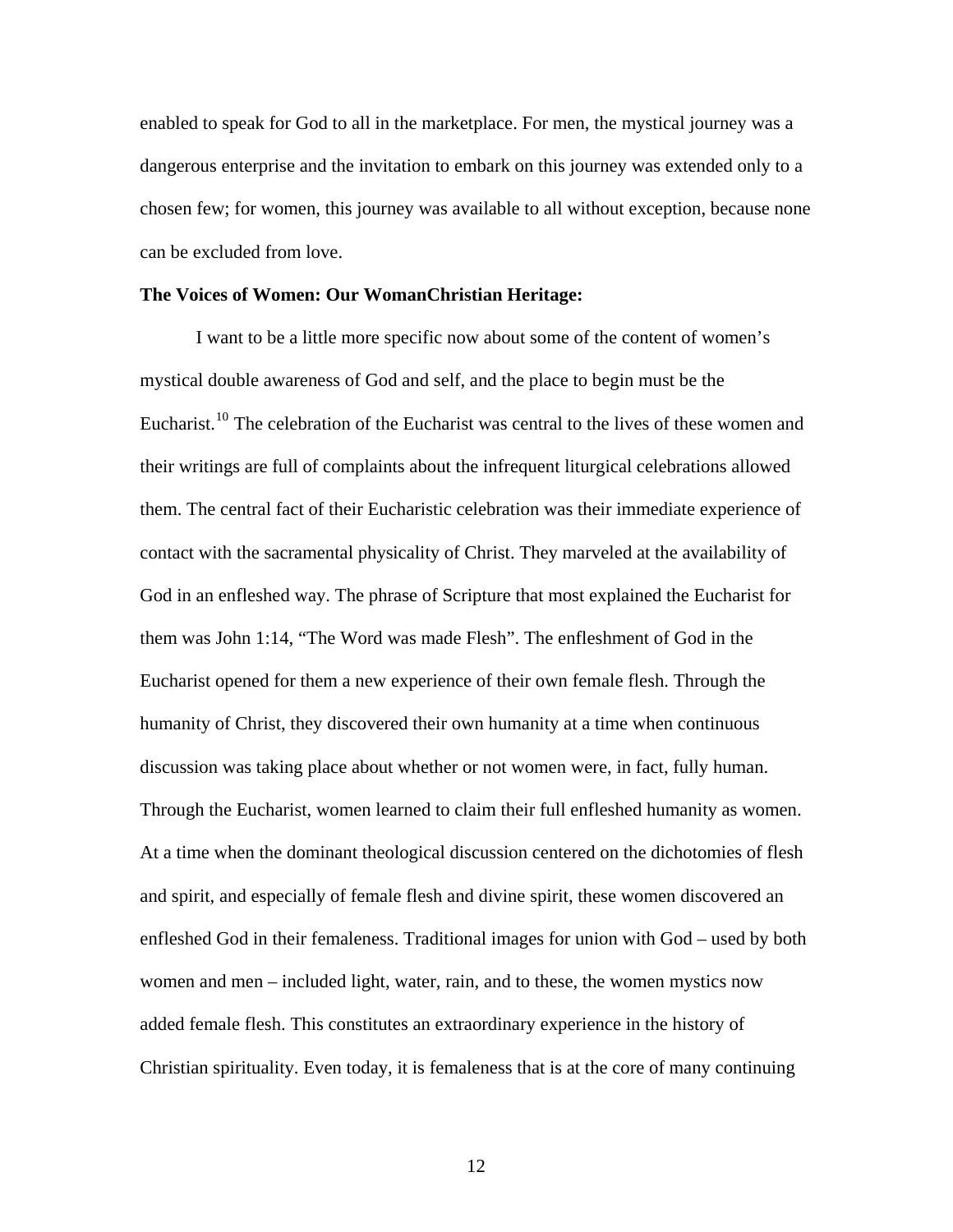theological and ethical controversies – abortion, contraception, and the ordination of women. Femaleness is also central to imposed priestly celibacy and continues the medieval conviction that the female body is antithetical to divine presence. Hence in some contemporary minimal attempts to make the male symbolising of God more inclusive for women, God is feminised and becomes a kind of new age man. But mainstream theology, for the most part, still cannot cope with the reality of female bodies.

 Participation in the Eucharist, then, was a tangible form of mystical union open to all. God had become available to all in the human flesh of Jesus. The symbol of food is also intrinsic to the mystical experience of women. In a world where most women had no control at all of the disposition of their lives, food represented the one area where they were powerful and could make decisions about their own lives. This is a huge topic, but time and again in the life stories of women mystics, one of the main forms of resistance to male and parental control was fasting, and this was especially so, as the woman tried to negotiate family pressures during her adolescent years. The link to contemporary problems with anorexic is not hard to make.

 Before leaving the Eucharist, which demands a much more nuanced and intricate development than I have time for here, it is necessary to speak about the women's use of the image of blood. To me, this has become a main source of wonder and sadness at the loss of a whole theological development that simply has not happened in mainstream traditional Christianity. Blood is a central image for Christians, linked traditionally to the understanding of the Crucifixion as the redemptive suffering of the innocent. It is associated with death, violence, rage, vicarious pain and suffering, bodily torture and the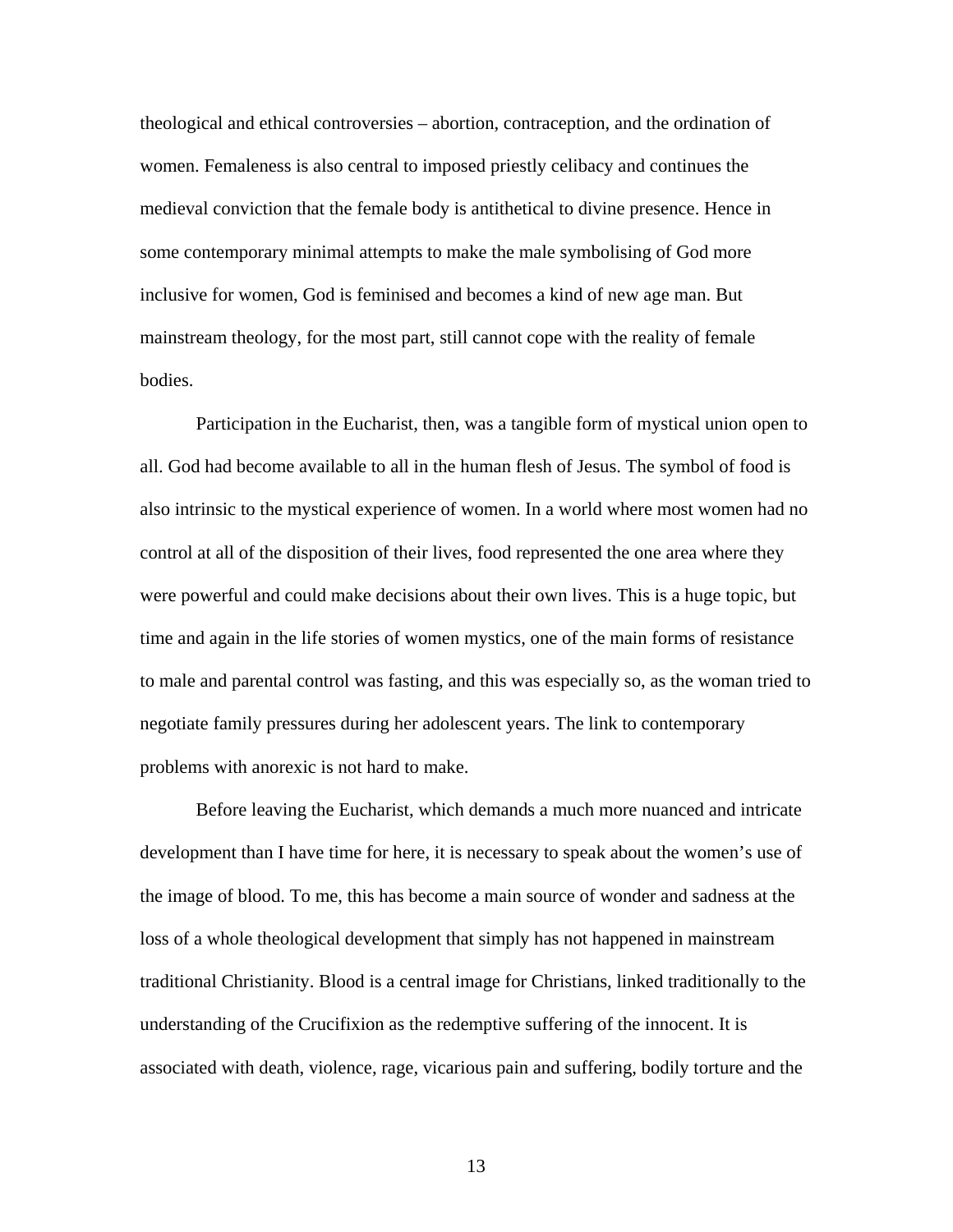necessity of participating in this suffering through either willed or unwilled suffering in the life of the believing Christian. The extraordinary popularity of the recent film *The Passion of the Christ* shows the persistence of these ideas, and the profound influence they have had on the Christian imagination. For me, this film represented the absolute low-point in Christian theology and pastoral care. It is clear that some women participated in such self-inflicted torments at the early stages of their spiritual journey. What is also clear, however, is that for many women, this was an entirely different experience than the male interpretation of it. For male commentators, the main spiritual task of women was repentance and suffering, and the more the better. When they describe such self-inflicted suffering the male commentators always describe it as appropriate to the state of women. In some cases, this may also have been the woman's motivation. But three points need to be made. First, what male commentators describe as external sufferings is often described by women as internal – such language denotes their inner feelings, not their external bodily pains. It is possible to see this clearly when we have both a female autobiography and a male biography. Secondly, for many of the women, such self-inflicted suffering represents an exploration of the boundaries of their humanity. For many, the most human thing about Jesus was the fact that he was tortured and murdered as a result of the life he led. As the women explored the meaning of their humanity, such actions seemed, at one stage of their journeys, to open a new door of understanding to them. Most women abandoned such practices as they advanced on the spiritual path and the community of nuns at Helfta refused to tolerate such behaviour in their nuns. For women such as Margueite Porete, such behaviour was absolutely unthinkable. Finally, and perhaps most importantly, the image of blood in the writings of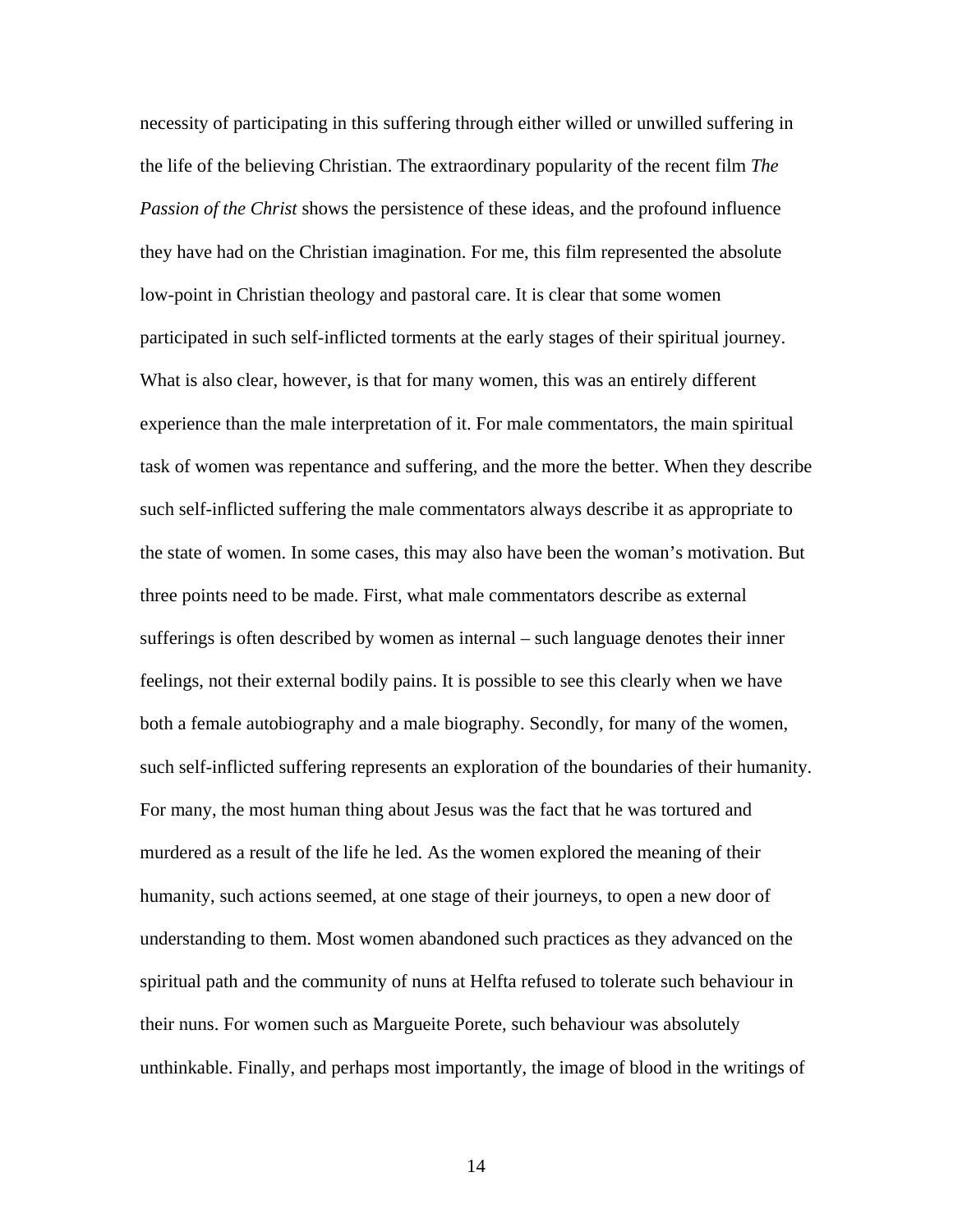these mystics has much more to do with the blood of birth-giving and new life than with the blood of suffering and death. The women mystics are often credited with turning symbols upside down, and this is one instance where the symbol of the blood of new birth adds a whole new dimension to the spiritual journey, focused exclusively in the experience of women. In the whole Christian theological corpus, there are hardly any positive reflections on the role of the mother/wife, and absolutely no theological reflections by mothers and wives become part of the mainstream tradition. On the contrary the femaleness of the wife/mother is looked on with horror and disdain. The whole experience of conceiving, carrying a child, delivering and nurturing a child as a woman was looked on - and still is – as antithetical to the notion of divinity. In other words, as we have said, femaleness is not Godlike. If the mother image is used, it is in the tradition of femininity, denoting a sense of self-sacrifice, hiddenness, obedience, and the acceptance of what God sends. So the mystical use of the life-giving blood of childbirth and new life as an image of God provided a whole new avenue for female reflection, art, poetry and theologising.

 The mystical journey focuses on experiencing direct access to God. But who is this God? My overwhelming response to my recent involvement with these women is that they let God out to play. Their experience of God led them to create a new symbolic language in order to convey their experience more accurately. Here also they collapsed the old dichotomous symbols of divine purity as opposed to human evil and sinfulness, and communicated a God who was implicated in all aspects of the human and the cosmic. Their greatest fear was that God would be captured inside a language that would give the impression that we knew exactly what we were talking about. They accused many of the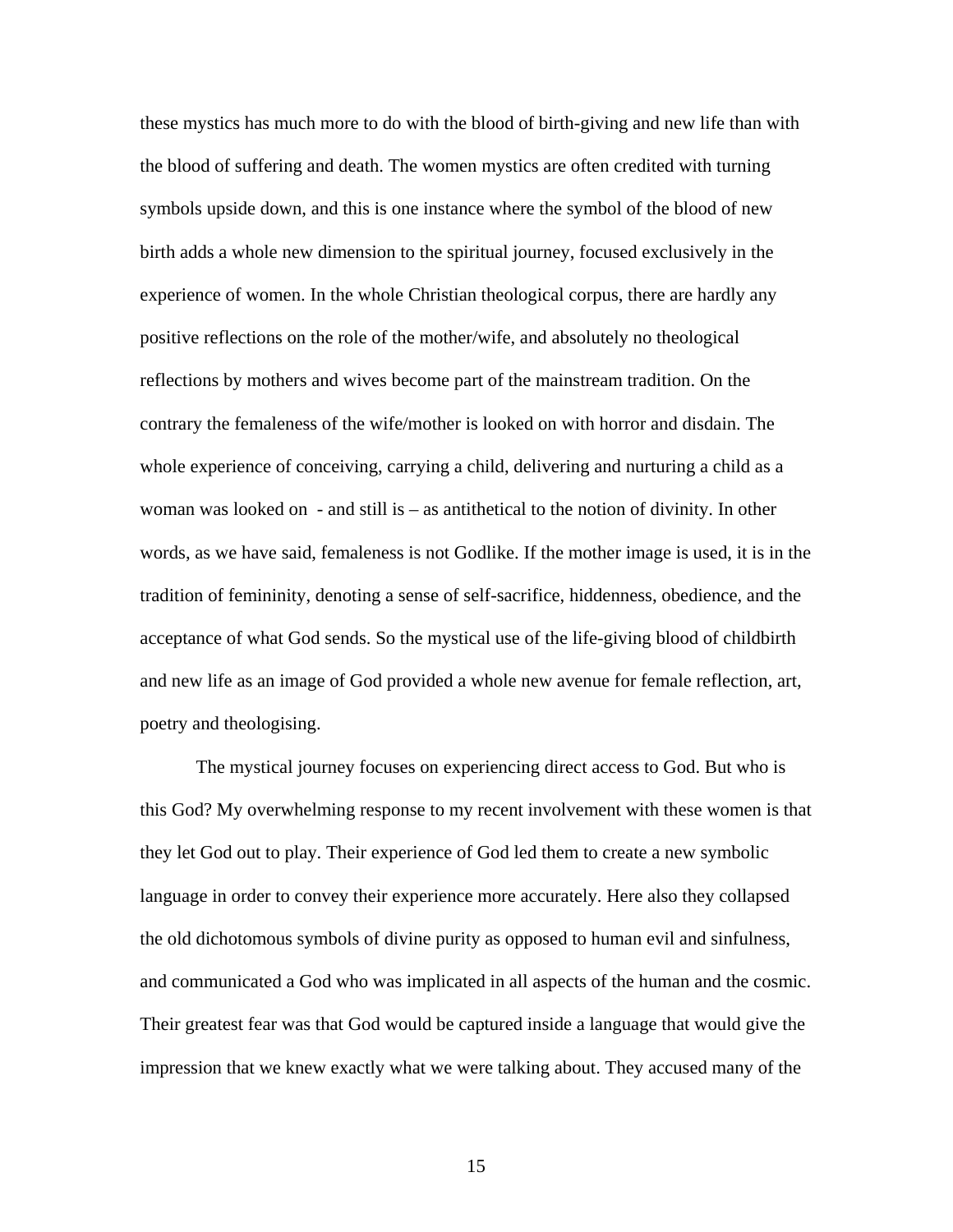male theologians of being "merchants" of God; of reducing God to a commodity that could be handled and manipulated. As Julian of Norwich expressed it, their experience of God was of one "closer than hands and feet", and at the same time, beyond all imagining. Their language was both kataphatic and apophatic. The Roman Catholic tradition, in particular, is brilliant in its kataphatic exposition of who God is and what God does. The Catholic Catechism, speaking intentionally only of male believers, is a wonderful example of the kataphatic tradition at work. There is a sure definition of everything in words that have not been much altered for centuries. God is captured in traditional expressions that are beginning to break down only in recent decades.

 The apophatic tradition, on the other hand, always leaves the door open to mystery. The apophatic mystics (nearly all of them at one time or another) insist that God is no-thing, that God cannot be captured. As Hadewijch says; "I swim toward the shore only to find that you have enlarged the sea."<sup>[11](#page-22-1)</sup> The experience of this no-thing God beckons us also to experience our own no-thingness, and to learn to return to "where we were before we were.", as Marguerite Porete says. This fluidity of experience and language leads us to explore our own God-thoughts and to ask ourselves, perhaps, what human experience lies behind our notion of Trinity. These medieval women did just that and produced brilliant poetry where God is addressed as LadyLove, LadyWisdom, Mother, WomanSpirit, in a vast variety of imagery that demonstrates their search for a new language to communicate their new experience.

 One of the struggles of many of the mystics was with the symbology of good and evil. For them good and evil were not dichotomous but part of the notion of being human and being divine. It was Julian, especially, who challenged constantly the notions of hell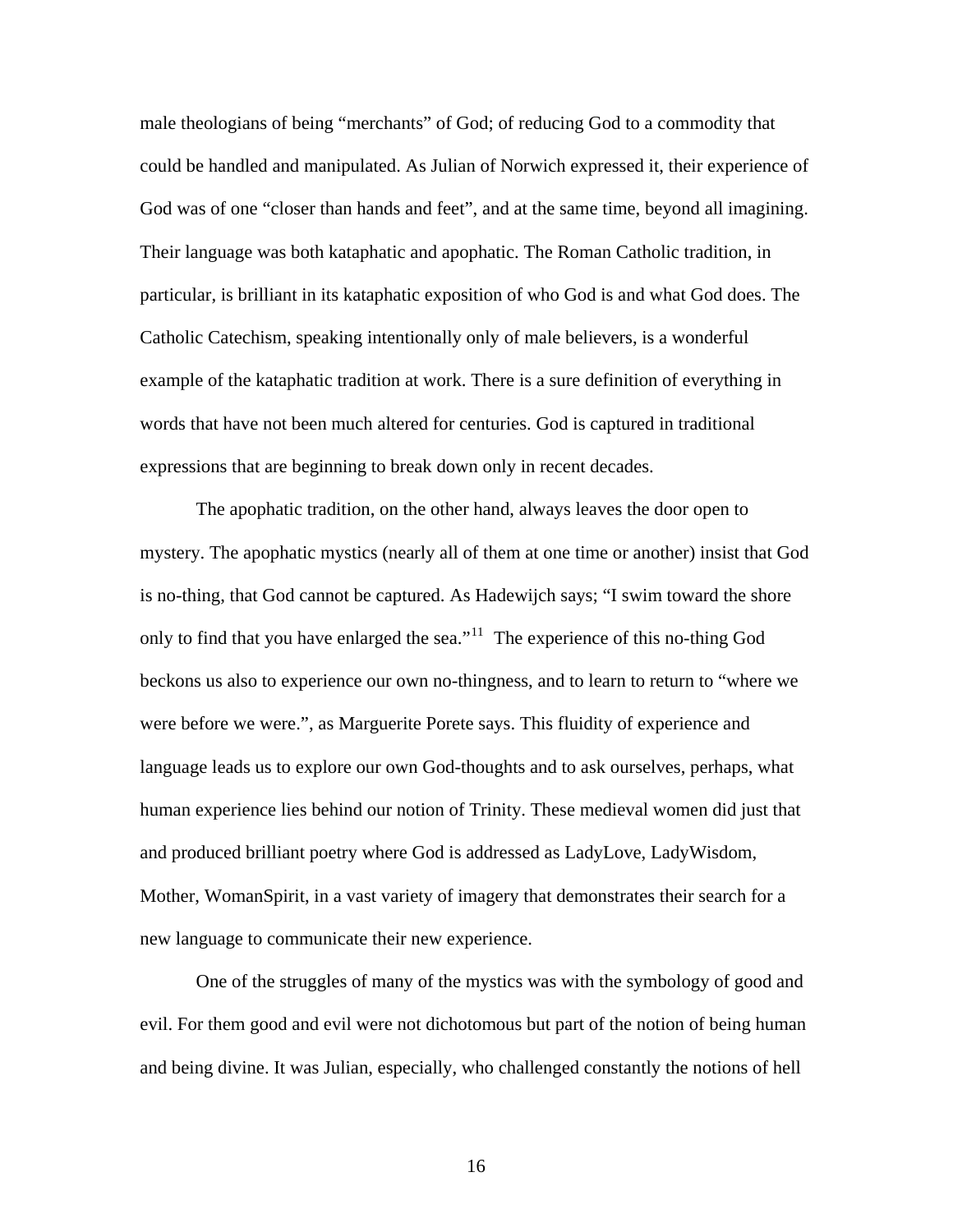and punishment for sin, and who in turn, was constantly assured by God that "all will be well, and all will be well and all manner of thing will be well". Julian was quite conscious of the radical nature of her teaching about love and sin. She lived in the territory of a bishop who was, to say the least, bad-tempered, and so she devised the parable of "The Lord and the Servant " to illustrate her own sense of sin. For her, sin was a question of forgetting who we are, forgetting our being, but was also inevitable. No matter how pernicious the sin, there was for Julian a core of the human that would never be God-less. God was implicated in the sinner's life, and, in Julian's theology, there was to be no place for a final condemnation.<sup>[12](#page-22-1)</sup>

 Our Christian heritage then, from the writings of the medieval women mystics is one of a wholly expanded experience of God and of femaleness. These women were engaged - all unconsciously of course – in the practice of theologising defined as *fides quaerens intellectum,* an experience of faith seeking understanding. Their experience of faith differed in so many respects from what was traditionally prescribed for them, and so they had to seek new ways of understanding and communicating their experience. In this they felt themselves to be God-led, even God-driven. Four of the women in particular, Angela of Foligno, Mechtilde of Magdeburg, Hadewijch of Brabant and Marguerite Porete, have been entitled the "four women evangelists" because these women considered their writings to be the equivalent of the canonical gospels, since they were all equally inspired by God. Despite all the contemporary dangers, they did not hesitate to act as God's spokespersons. This courage cost Marguerite her life on June 1, 1310.

# **The Challenges of Doing Women's Christian History:**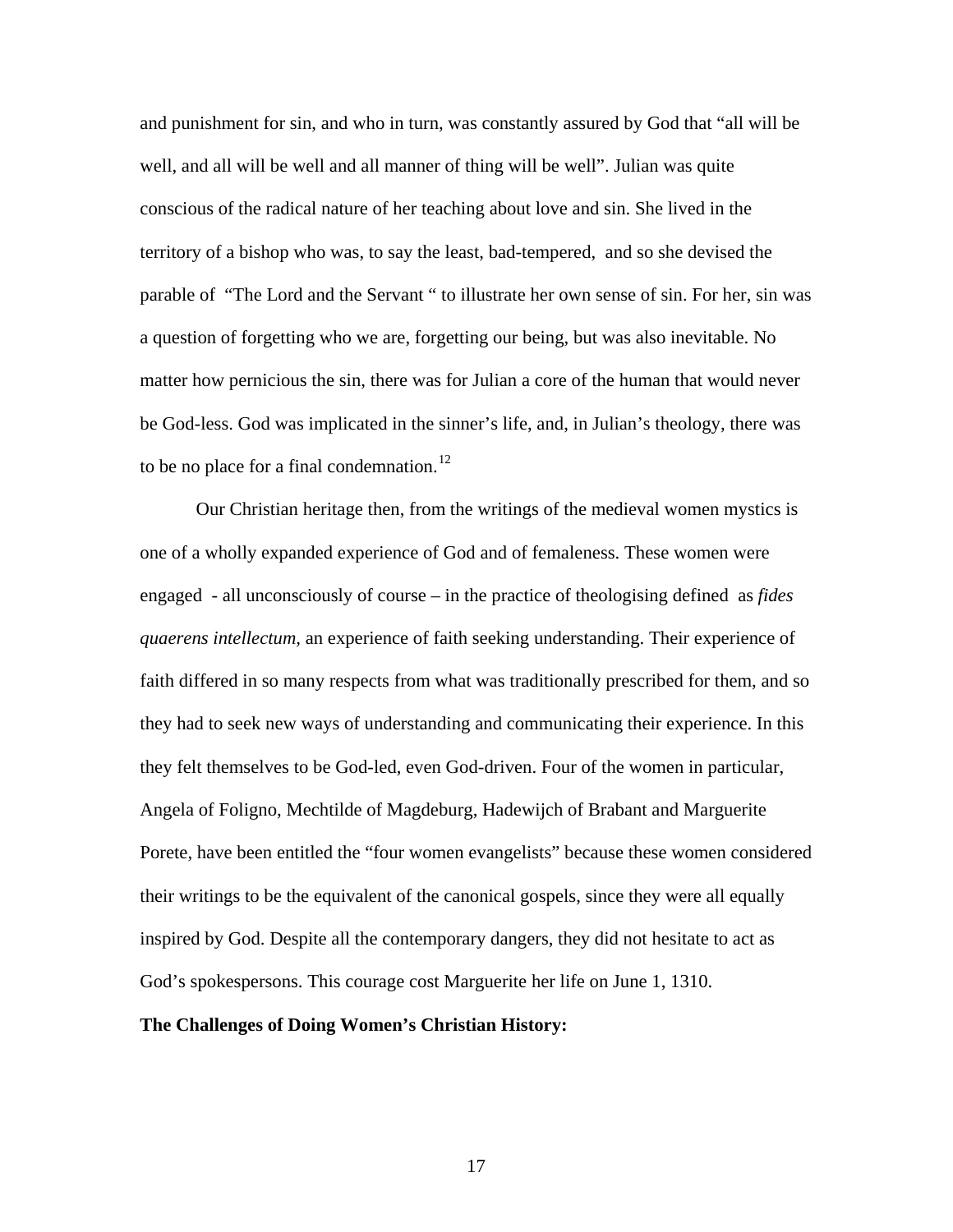It is appropriate here to take some time out to comment briefly on the difficulty of doing women's history in any context, but especially in a Christian context. The fact is, of course, that women have been almost completely written out of the story. For 2000 years it has been possible to tell the Christian story without any mention of real women. To judge by the recent papal encyclical on Christian Love – of all things! – it is still officially not only possible but necessary to do this. This means that the women, their lives, thoughts, writings, theology and spirituality have to be sought, contextualised, analysed and presented in a way that can be understood today. It is a question of connecting the dots – a fragment here, a clue there – and trying to create some kind of sense from such disparate pieces. In "normal" history, it is accepted that in connecting the dots, the male imagination will come into play. This is evident today, for example in our historical theology of the papacy, the priesthood and the Eucharist, to name but a few items. In no case do we have complete sources, but the tradition has provided a framework within which, for example, today's Eucharist can be traced back to the Last Supper, and the papacy can be seen as one unbroken line in apostolic succession. Where the dots are missing, the Christian theological imagination fills in the blanks.

 In the case of women's Christian history, the dots are even more disparate. When the dots are connected in the traditional way, women are put into the dichotomous framework of the male dominant story, and they enter history only where they illustrate a point of use to the male centered story. Hence, for Pope Benedict XV in his first encyclical, the whole of women's contribution to Christian Love can be reduced to Mother Teresa, who is mentioned four times, and Louise de Marillac, mentioned once in a list of saints. There is no mention of mother's love, no mention of mystical love, and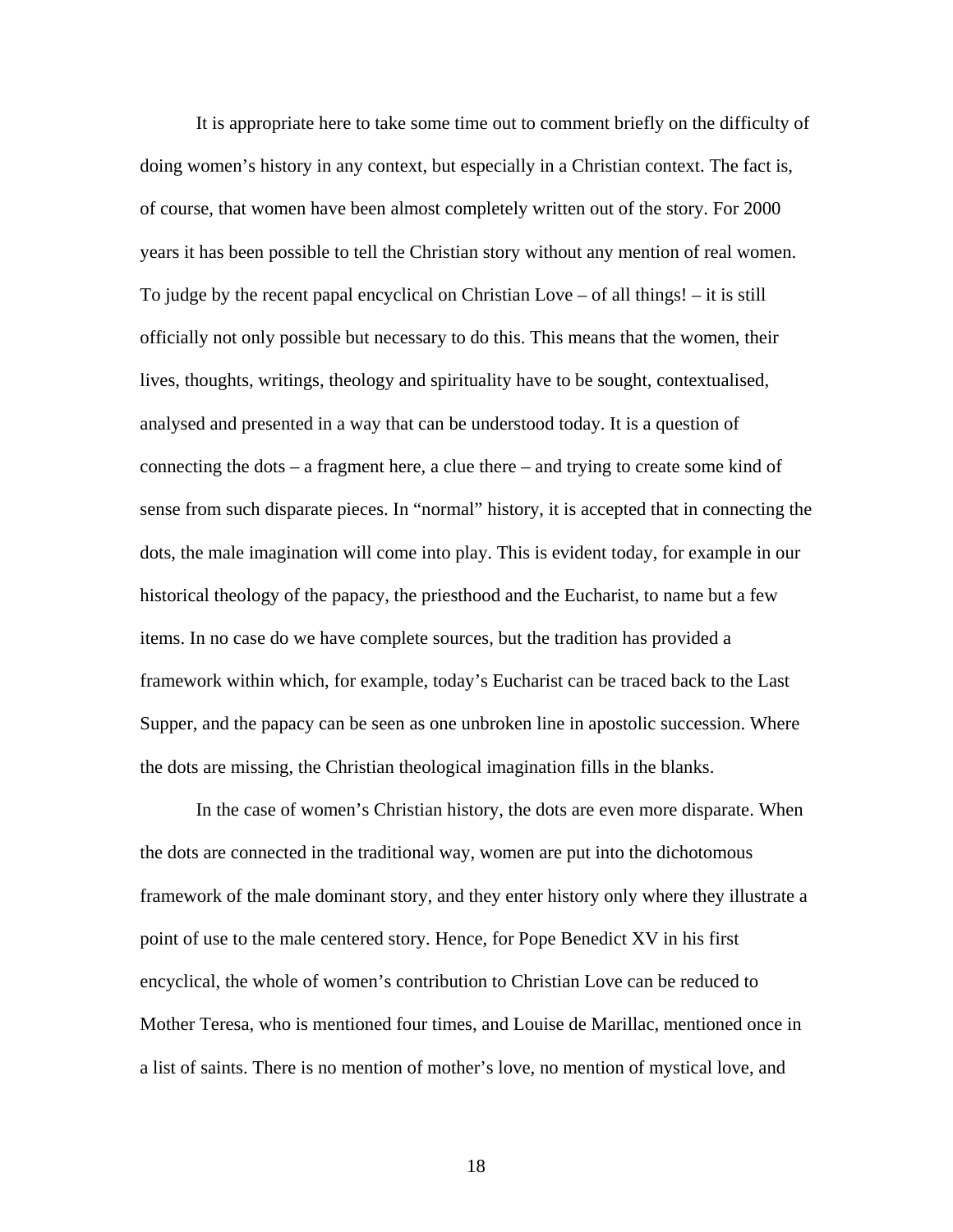remarkably, no mention of the outpouring of love from thousand of nuns and lay women and men in missionary and apostolic work.

 That is why it is important for me, as a historian, to do some historical and symbolic affirmative action. What I have been doing for the past few years is joining the dots that most challenge the conventional story. Certainly, there is much in the mystics that supports the traditional mainstream story. But there is also an extraordinary amount that challenges it to its very roots, and that is the part that I have been emphasizing, because that is the part that has been hidden, ignored or burnt out of existence. The fact is that these women experienced God differently and tried to express that experience. The fact is that there is a corpus of women's theology waiting to be explored. The fact is that not only do feminist theologians today add enormously to our Christian experience and understanding as women, but there is also a historical theological corpus that has never been fully explored. This is above all, I think, a challenge to our imaginations, to our fidelity to our own religious insights, to our willingness to search for a new language and symbol structure to express this, and to bring all of this to our understanding of the Christian story. For me, it is the discovery that the Christian story, as told, is a partial understanding of the story. The WomanChristian story is also a partial understanding of the story. Eventually, we may be willing to attempt an integration of these and the many other partial stories. That will not happen in the foreseeable future and so I have chosen to immerse myself in the WomanChristian story and cleanse my mind of the other for the moment. I am also aware that such complete cleansing is impossible. There is also a new awareness that the whole story could be told a different way, that the whole is much more diverse, more fragile, more pluralistic, more fluid that we had ever imagined.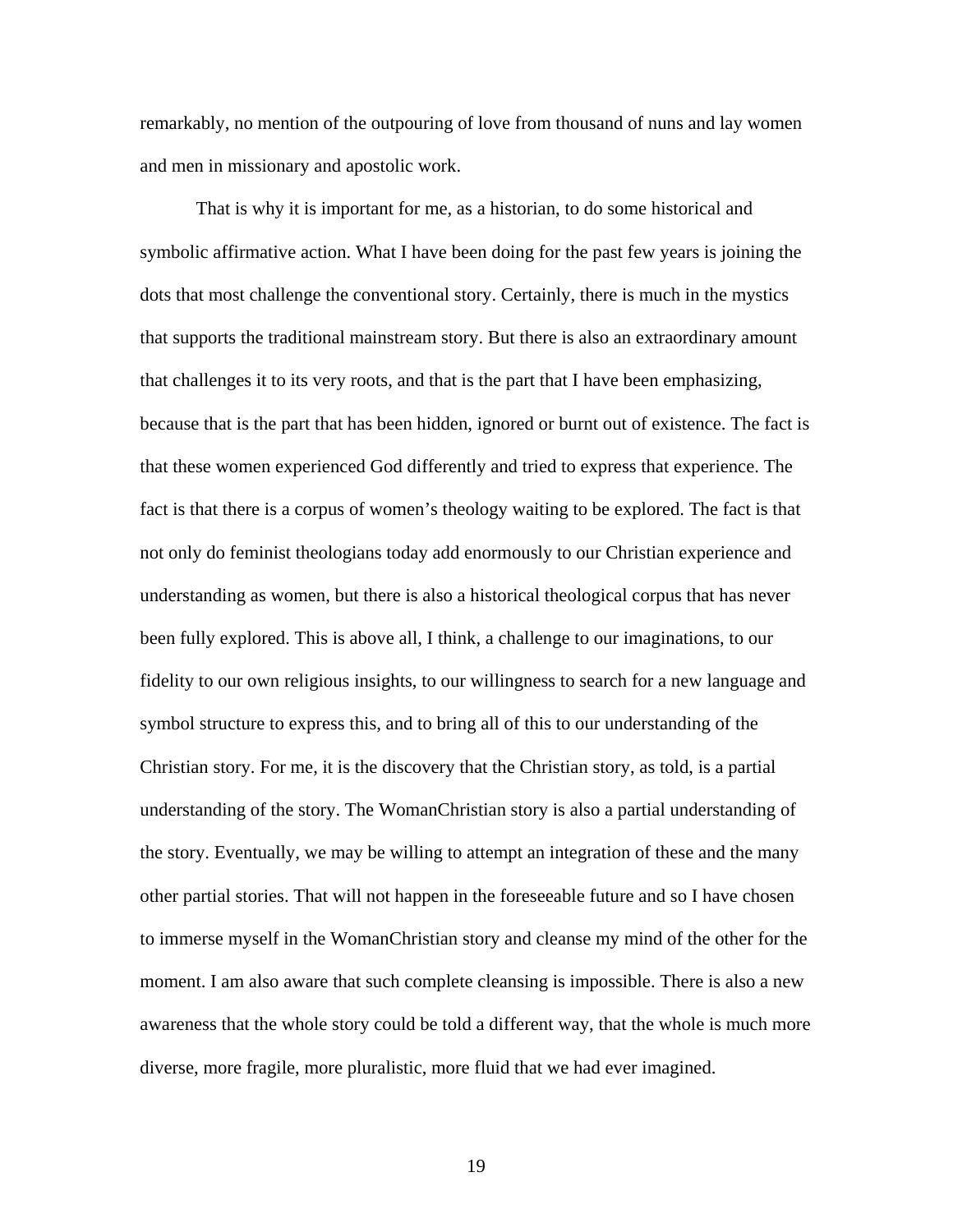## **Ecofeminist Theology:**

Recently, as I said, I took a short break from the mystics and tried to catch up with the advances in ecofeminist theology, especially in the work of Rosemary Ruether and Ivone Gebara. I am going to speak especially of the latter – all too briefly. Gebara brings her ecofeminist sensibility to bear on the central tenets of the Christian faith: the understanding of the person, of God, of the Trinity, of Jesus, and especially of epistemology – how we know what we know. I was fascinated that in each case I had already learned some of her conclusions from the women mystics. It would take a whole book to explicate this, but I just want to highlight a few points here. I will start with a description by Mechtilde of Magdeburg of a vision she had of a priest saying Mass. The priest, she said, was wearing vestments that were covered in samples of every leaf, every flower, every feather, every hair of every creature that had ever lived. He was clad in the flora and fauna of the universe. And she concluded that the whole universe was present and was celebrating and being celebrated at every Eucharist. That is the kind of interconnectedness that is central to ecofeminist theology. Julian of Norwich's sense of the dance of what we call good and evil in our lives is also central to ecofeminism. When Catherine of Genoa says "My real me is God", she is expressing the sense of cosmic relatedness that is part of ecofeminism. When Marguerite Porete describes the Seine entering the sea, mingling water with water, she is expressing the sense of divine-human interaction that is part of ecofeminism. When so many of the mystics call God their mother, sister, Lady Love, Lady Wisdom, they are attempting to express the same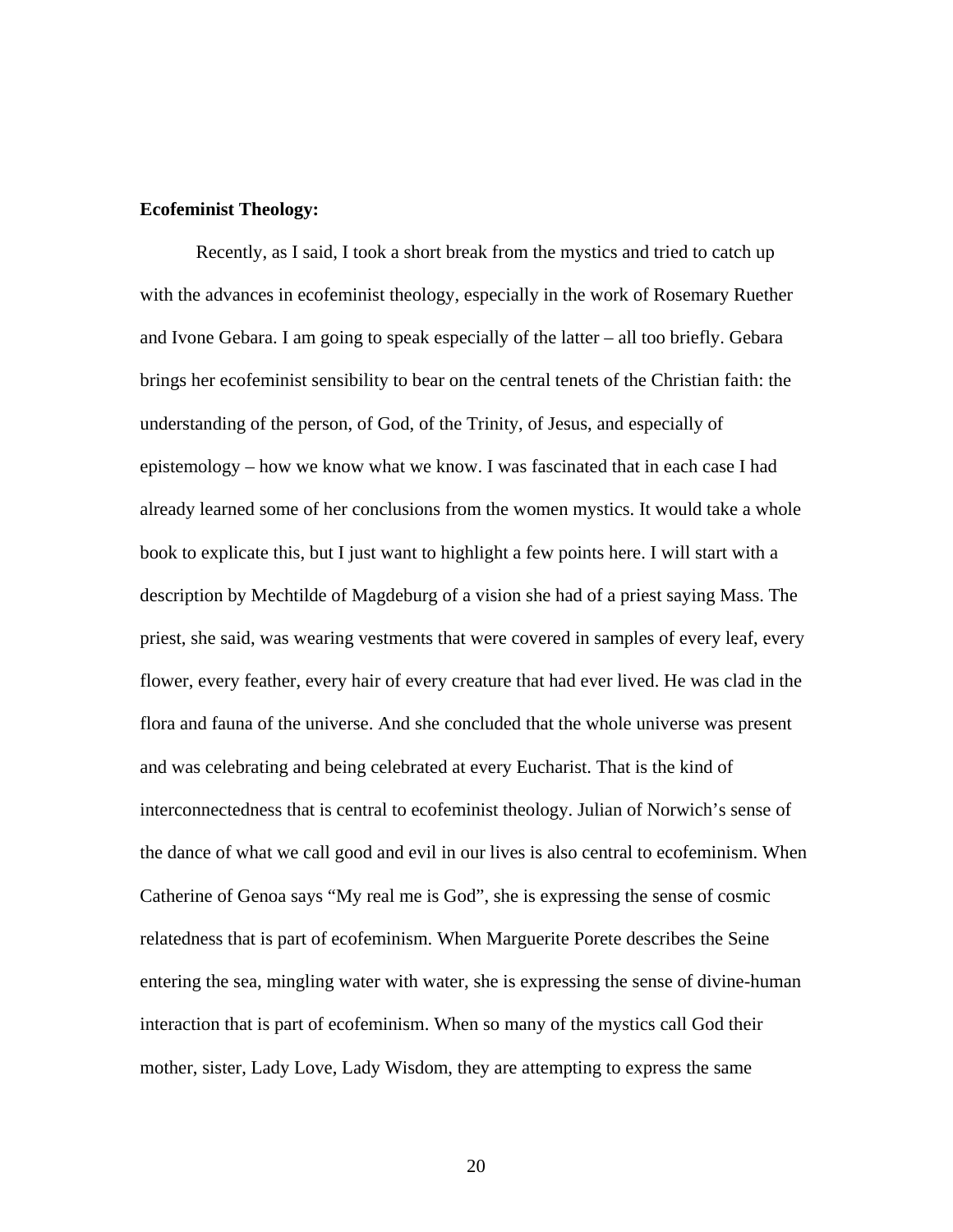inexpressible truth that ecofeminist theology tries to express in its expansion of the symbolism of divinity. When all the mystics describe their spiritual journey as going inward and downward as well as outward and upward, they are dealing with the same mystery of immanence and transcendence that the ecofeminist theologians are exploring, and all the mystics would agree that transcendence is within. When the mystics marvel at the mystery of humanity, of being enfleshed, especially as females, and when they know their female flesh to be an essential symbol of their divinisation, they are at one with the ecofeminist spiritual journey toward a connected wholeness. The mystics join with the ecofeminists in a new sense of awe and humility before the mystery of humanity/divinity, and could teach the ecofeminists a thing or two about the marvels of apophatic theology. To my knowledge, none of the ecofeminist theologians have entered this territory, and it is, I think, to their loss.

## **Conclusion:**

I want to conclude with another statement of my choice as a historian to immerse myself in the writings of these women. It is a prejudicial choice, a choice to focus on a particular part and not on some other parts. Since most Christian history and theology is still written by men, the assumption is that they can speak for all. The result of this is that the perspective of women has all but disappeared and cannot be retrieved by the often minimal efforts at inclusive language. The difference is that I am not claiming to speak for all, to tell the whole story, or claiming that this is the only story, or the real story, or the orthodox story. I know I have made a prejudicial choice. But the women's story and women's theology is a part of the Christian story that has been ignored and silenced. It is not an alternative, an unnecessary frill to be tacked on or chosen at a whim. The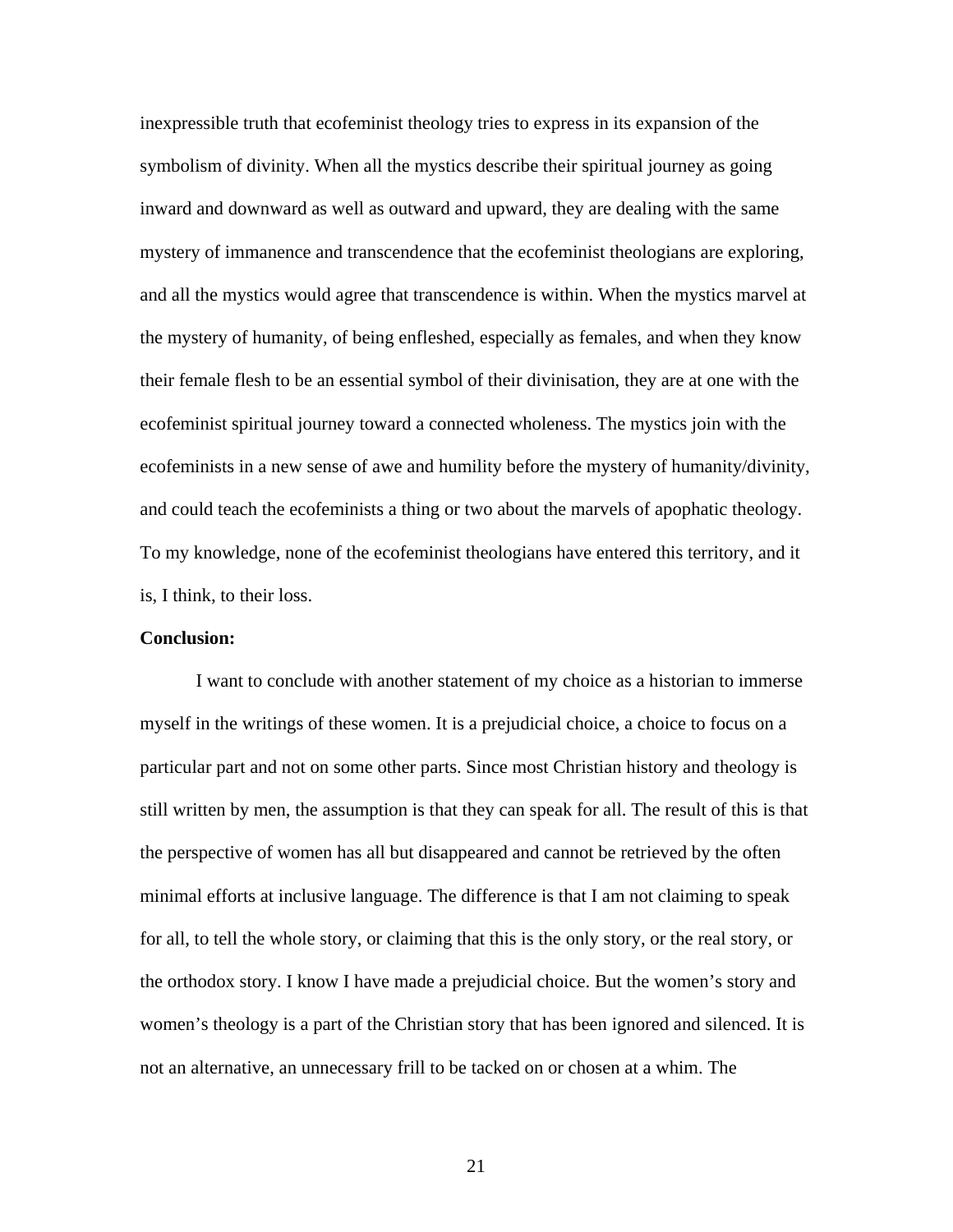WomanChristian heritage is a legitimate telling of the Christian story, a legitimate part of our heritage. The fact that it is unknown to almost every Christian is more and more astonishing. The seeds of all the contemporary "woman's issues" in Christianity are to be found there, with usually a more creative solution than anything we have come up with.

 These women were not fighting for their rights. They were not early feminists. They were much more interested in expressing their female humanity than in entering into male-female battles. They simply ignored that dimension. They experienced the spiritual journey as a journey inward and downward into their enfleshed humanity and there they discovered that their "real me is God" – something infinitely more radical than any contemporary woman might dare to say. Catherine of Siena prayed to be a man so that she could say Mass. God said to her (this, of course is Catherine entering into symbolic thought) "I can make an angel as easily as an ant. I made you a woman. I want you to preach as a woman". When Gertrude of Helfta complained that the nuns of Helfta were not seeing priests often enough, God ordained her a priest. It is the religious expansion of the imagination that is so refreshing. All the time I am reading these women I am struck by a new model of what I would call priestliness. Each time they long to be a priest in the male model, their attention is directed not away from priesthood, but back to themselves, to a completely new kind of female priestliness. God could just as easily have said: "Listen. I can make a male priest as easily as an ant. You are a priestly woman – act like one."

 So these women journeyed to their God by allowing their humanity, their femaleness, to unfold. As Marguerite Porete said so often: "We carry our why within". Their understanding of their humanity started from John 1.14 "The Word was made